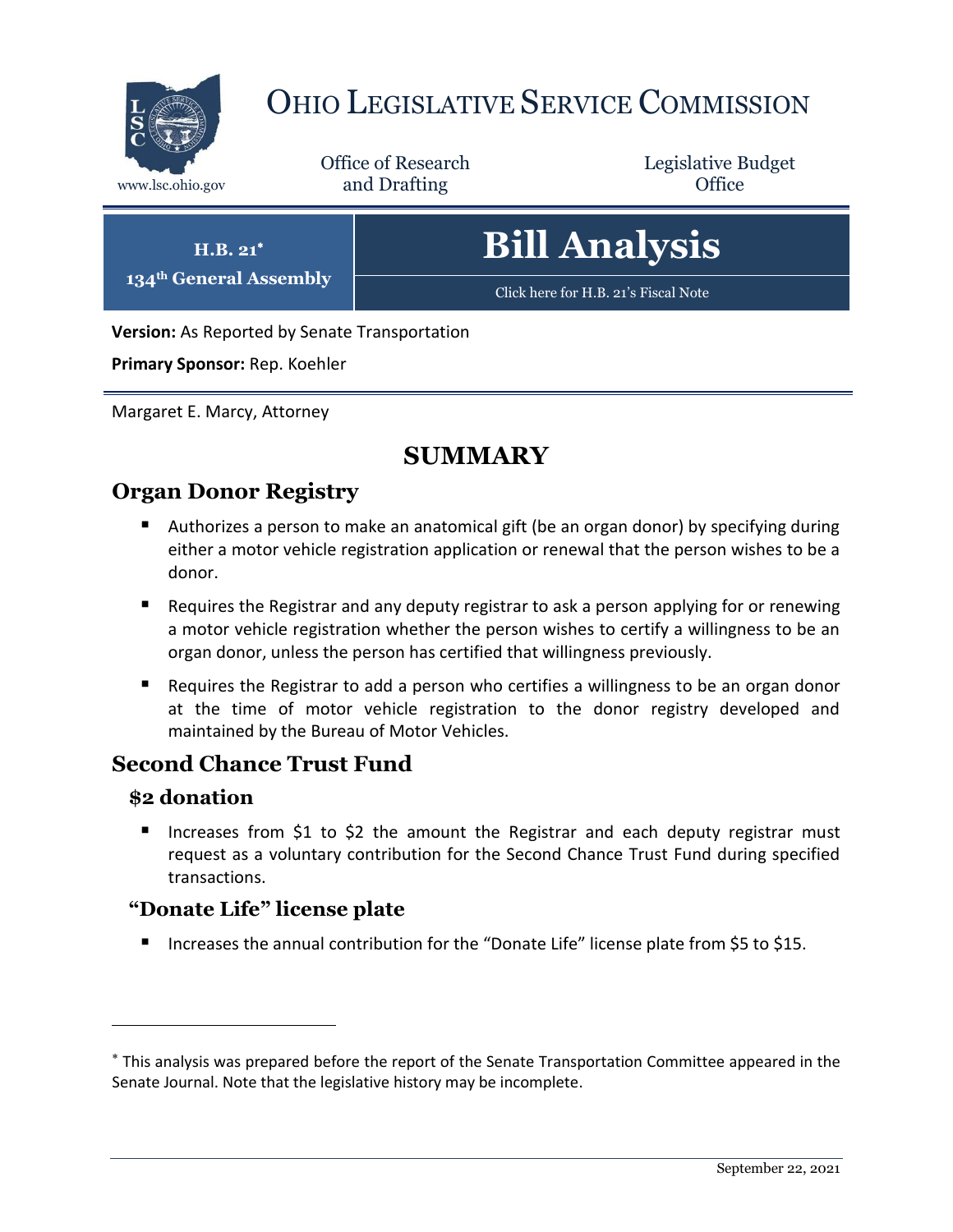## **Effective date**

Makes the bill's provisions effective October 1, 2022.

# **DETAILED ANALYSIS**

## **Organ Donor Registry**

#### **Background**

Under current law, the Bureau of Motor Vehicles must develop and maintain a donor registry that identifies individuals who have agreed to make an anatomical gift (to be an organ donor). Among other opportunities, an individual can agree to be an organ donor while applying for or renewing a driver's license, commercial driver's license, or state identification card (ID). If an individual agrees and fills out the form to be an organ donor at one of those times, the Registrar of Motor Vehicles adds the person to the registry and places an organ donor symbol on the person's license or ID. The information in the registry is available to organ procurement organizations, tissue banks, and eye banks at all times. $1$ 

#### **Motor vehicle registration**

The bill requires the Registrar and any deputy registrar, in addition to the times under current law, to ask a person at the time of motor vehicle registration and renewal if the person wishes to be an organ donor. If the person agrees to do so and completes the standard form, the person is added to the registry. The bill specifies that the Registrar and deputy registrars should not ask a person already included in the registry whether that person wishes to be an organ donor. The Registrar, through the adoption of rules, may determine the manner in which the request is included in the applications for motor vehicle registration, a driver's license, and an ID (e.g. directly on the application or through links that redirect the applicant to a separate application specific to the registry).<sup>2</sup>

## **Second Chance Trust Fund**

#### **\$2 donation**

The bill increases from \$1 to \$2 the amount the Registrar and each deputy registrar must request as a voluntary contribution for the Second Chance Trust Fund during specified transactions. The Second Chance Trust Fund consists, in part, of these voluntary contributions. The Director of Health must use the fund for certain educational and development programs related to organ, tissue, and eye donation. The Registrar and each deputy registrar must request the contribution for the fund at the following times:

 When a person applies for or renews a driver's license, motorcycle operator's endorsement, or duplicate;

 $\overline{a}$ 

<sup>1</sup> R.C. 2108.05 and 2108.23.

<sup>&</sup>lt;sup>2</sup> R.C. 2108.05(A)(2) and 2108.23(A) and (C)(1)(f).